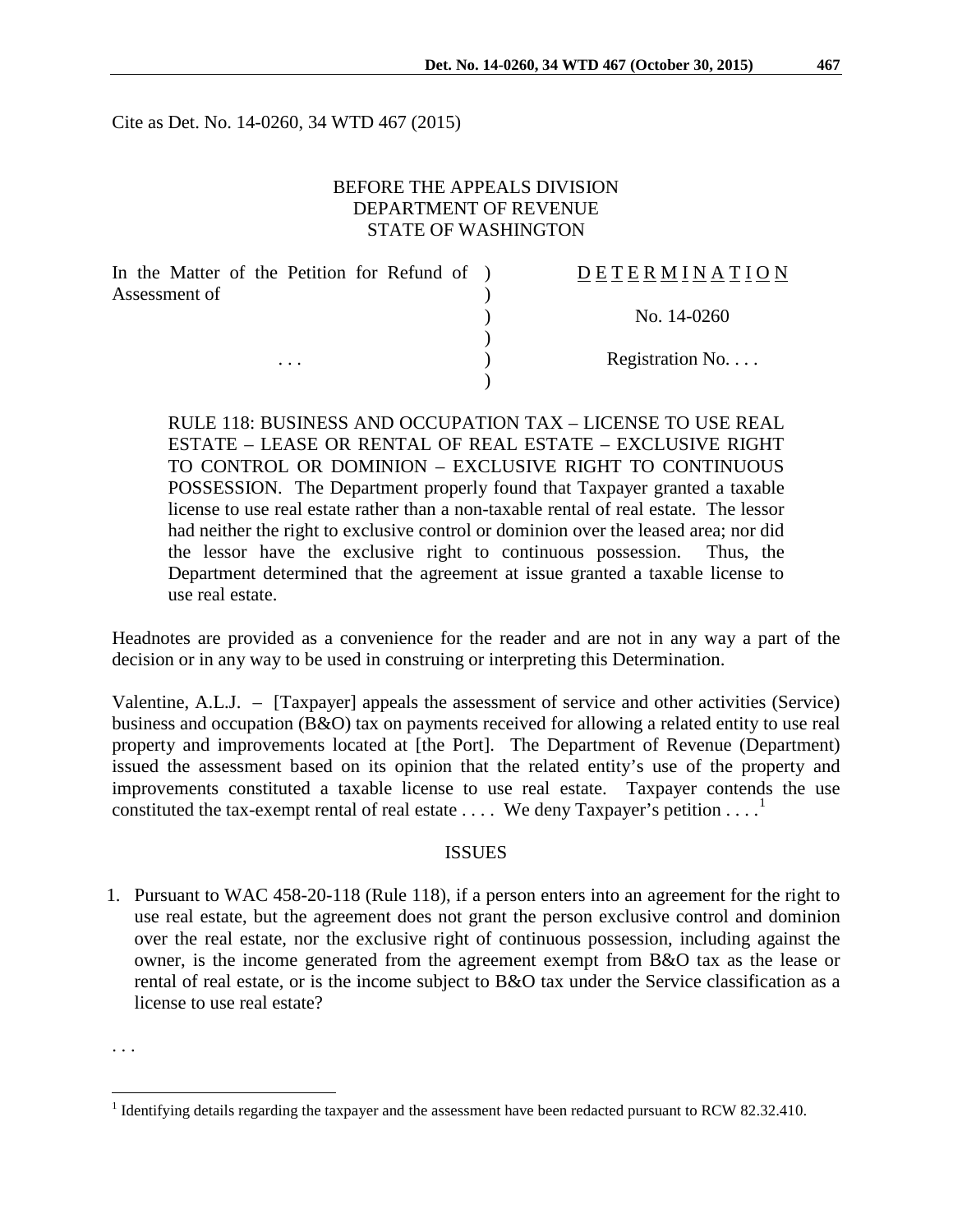# FINDINGS OF FACT

The Department's Taxpayer Account Administration Division (TAA) completed a desk examination of Taxpayer's Washington business activities for the time-period of . . . . The result of the examination was an assessment, dated April 1, [2](#page-1-0)013, of  $\frac{1}{2}$  ... <sup>2</sup> TAA describes Taxpayer's business activities as "providing the right to carry out certain international commerce, shipping, and navigation activities for maritime container vessel operations."<sup>[3](#page-1-1)</sup> Taxpayer paid the assessment face amount of \$... and asks for a refund.<sup>[4](#page-1-2)</sup>

The facts leading up to the assessment are as follows. On August 14, 2012, the rights and obligations of an already-existing agreement (Agreement 1), dated January 9, 2003, were assigned to Taxpayer by an Assignment and Assumption of Lease Agreement (Agreement 2) between [Corporation] and Taxpayer.<sup>[5](#page-1-3)</sup> Taxpayer is a 100-percent owned subsidiary of Corporation.

Agreement 1 was between Corporation and [the Port].<sup>[6](#page-1-4)</sup> Agreement 1 gave Corporation the right to use 140 acres of real property and improvements owned by the Port. Agreement 1 identified the subject "Premises" as the Leasehold Area; the Preferential Use Area; and the Future Expansion Area, which was available for additional consideration. Agreement 1 specified that the Premises was available to Corporation for a fixed monthly fee for "all activities related to the loading and discharging of containers and/or non-containerized breakbulk cargos to and from Vessels involved in Lessee's operations, and for Lessee's operations incidental thereto."

The initial term of the agreement was for 20 years beginning with the commencement date, and the Port, at its sole discretion, could decide to renew the agreement for two, five-year extensions. The parties agreed to a rental amount for the Leasehold Area and a fee for the Preferential Use Area. Corporation was responsible for utilities and taxes, and Corporation and the Port shared responsibility for maintenance and repairs. Corporation could not assign its rights under the agreement to another party without the Port's consent unless the assignment was to an entity controlled by Corporation.

Subsection 1(b) of Agreement 1 specified that Corporation could use only the two berths located at the Preferential Use Area. Pertinent sections of Subsection 1(b) read as follows:

**Non-Exclusive Preferential Use Area.** Lessor hereby grants to Lessee the nonexclusive preferential use of the following area:

(i) Effective from and after the Commencement date (as defined in Section 2(a) below), the 2 linear working berths of approximately 2,260 feet combined length and immediately adjacent area.

<span id="page-1-0"></span><sup>&</sup>lt;sup>2</sup> The assessment consists of a credit for royalties B&O tax paid and the assessment of Service B&O tax, interest, and the 5 percent assessment penalty for the third and fourth quarters of 2012.<br><sup>3</sup> See Taxpayer's Exhibit G (Examiner's Detail of Differences and Instructions to Taxpayer).

<span id="page-1-1"></span>

<span id="page-1-2"></span><sup>&</sup>lt;sup>4</sup> A current balance due of \$ . . . , for tax and interest, remains. Additional interest was added to the total due prior to Taxpayer's payment of the face amount. <sup>5</sup> See Taxpayer's Exhibit D.

<span id="page-1-3"></span>

<span id="page-1-4"></span><sup>6</sup> See Taxpayer's Exhibit C.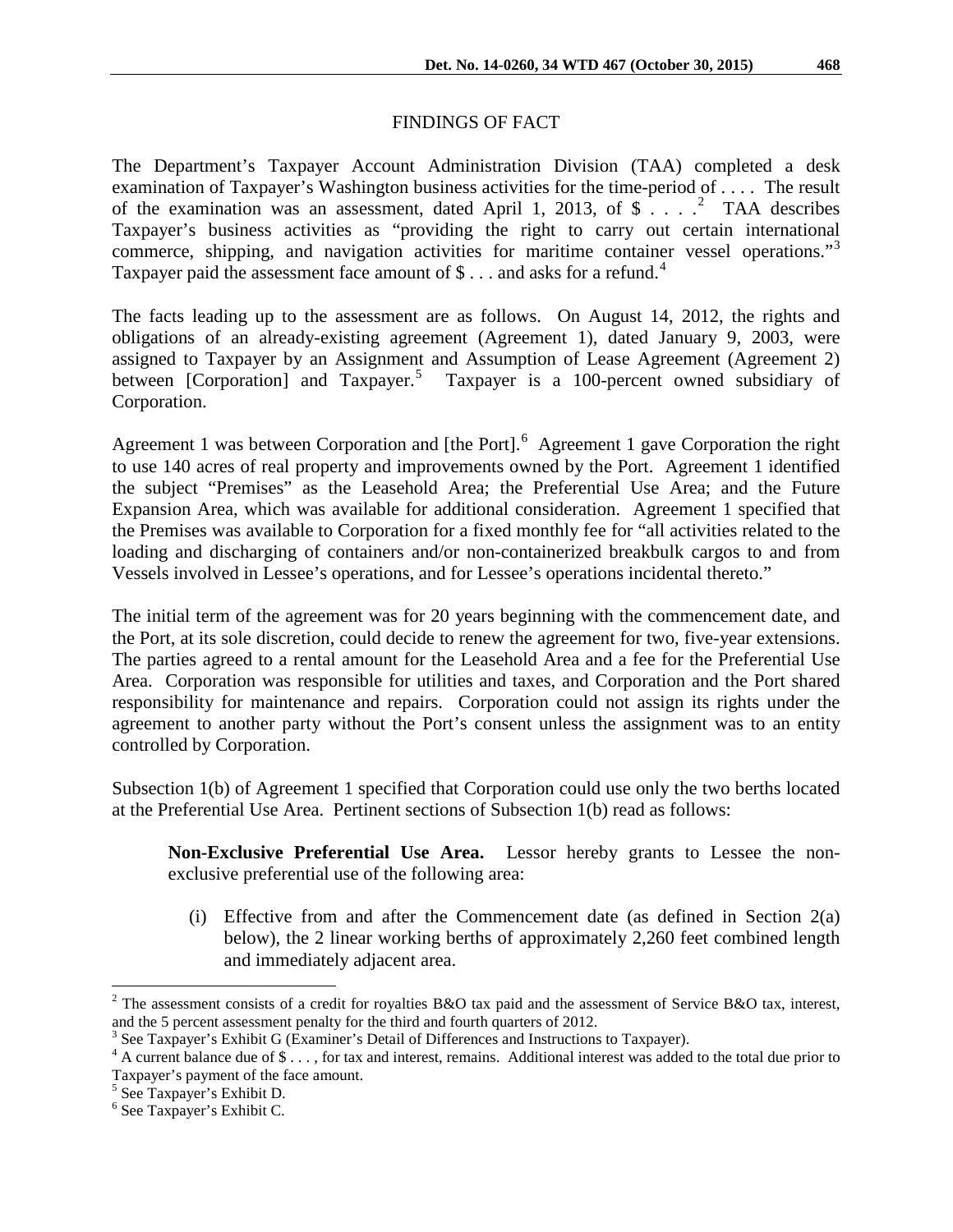The Term "preferential use" when used with respect to the berths and immediately adjacent area means the preferential right of Lessee to berth Vessels involved in Lessee's operations at the two berths, for a combined total of up to two-hundred-sixty (260) calls of forty-eight (48) hours each per year.

. . .

If Lessee anticipates that more than two-hundred-sixty (260) calls will be made during any year of this agreement, then Lessee shall so advise Lessor in writing as early as possible during such year, and shall request permission for such additional calls from the Executive Director of Lessor in writing at least thirty (30) days prior to the date the number of vessel calls are expected to exceed such number. Such additional calls shall be subject to the Executive Director's approval, which will not be unreasonably withheld, provided that notice is given and request for permission is made as herein provided. Whenever the berth is not in use by Lessee's Vessels pursuant to the preferential use provisions of this agreement, it may be used by Lessor and Lessor's other customers pursuant to section 5(b) below.

Subsection 5(b) of Agreement 1 reads in pertinent part:

**Use of Premises by Lessor.** Lessor reserves the right to use all or any part of the Preferential Use Area and Leasehold Area and improvements thereon for the berthing of vessels and loading or discharging of cargo and operations incidental thereto, and Lessee hereby grants a right of way to Lessor across the Premises to allow Lessor and its customers to reach the berth and loading/discharging areas; provided, however, that such use by Lessor shall not interfere with the operations of Lessee or Lessee's customers without Lessee's prior written consent.

Agreement 2, dated August 14, 2012, encompasses Taxpayer's agreement to assume all of Corporation's rights and obligations under Agreement 1.

On August 15, 2012, Taxpayer entered into a Service Agreement (Agreement  $3<sup>7</sup>$  $3<sup>7</sup>$  $3<sup>7</sup>$  with Corporation for Corporation's use of the Premises as described and outlined in Agreement 1. The income generated by Taxpayer from Agreement 3 is at issue in this appeal. Agreement 3 references Taxpayer as Party A and Corporation as Party B.

Pertinent sections of Agreement 3 read as follows:

## **RECITALS:**

WHEREAS, Party A, has represented to Party B that Party A has all the rights of usage with respect to that certain real property located at [the Port] . . . and is willing and able to perform the services of providing the right to carry out certain international commerce, shipping and navigation activities for maritime container vessel operations on the Premises;

<span id="page-2-0"></span> <sup>7</sup> See Taxpayer's Exhibit E.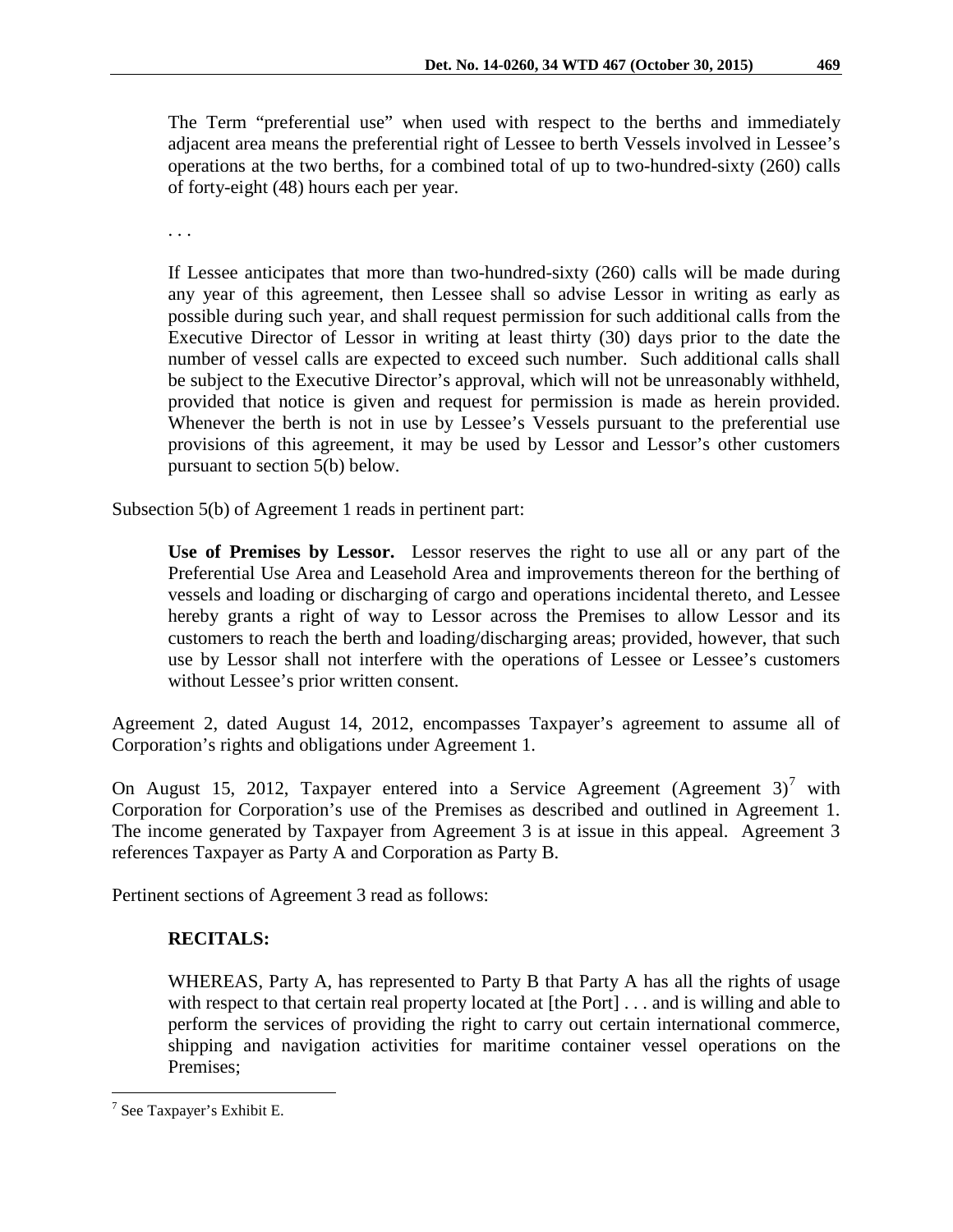WHEREAS, Party B, desires Party A to provide such services.

. . .

### **ARTICLE 2. SERVICE**

Effective as of the Effective Date (as defined below), the Party A hereby agrees to invest the Party B and the Party B agrees to obtain the rights to carry out that certain commerce, shipping and navigation activities for maritime containership purpose on the Premises.

#### **ARTICLE 3. EFFECTIVENESS, DURATION AND TERMINATION**

This Agreement shall come into effect from August 15, 2012 (the "Effective Date") and continue in full force and effect indefinitely until terminated by ninety (90) calendar days prior written notice from either party to the other.

#### **ARTICLE 4. PAYMENT**

During the currency of this Agreement, the Party B agrees to make the payment to the Party A for the Service performed under this agreement, in accordance with the Tariff Scheme and Payment Schedule set out more detailed in Schedule 1.

Under Schedule I of Agreement 3, Corporation agrees to make monthly payments to Taxpayer on the basis of the cost-plus method (Taxpayer's cost plus a mark-up of 4.5 percent, "which shall be reviewed and adjusted annually"). A monthly rental payment is due Taxpayer for the Leasehold Area and a monthly fee is due Taxpayer for the Preferential Use Area.

Also under Schedule I of Agreement 3, Corporation agrees to the following:

*Insurance, Taxes and Assessments:* The Party B shall, *if demanded*, indemnify [Party A] for the fees and costs, including insurance premiums, property tax along with any and all present or future taxes, charges or similar levies, penalties, interest and expenses (hereinafter collectively referred to as the **"Fees"**), arising out of and relating to the Service as contemplated by this Agreement but excluding taxes imposed on the overall net income of the Party A. (Emphasis added.)

#### ANALYSIS

1. If a person enters into an agreement for the right to use real estate, but the agreement does not grant the person exclusive control and dominion over the real estate, nor the exclusive right of continuous possession, including against the owner, is the income generated from the agreement exempt from B&O tax as the lease or rental of real estate, or is the income subject to B&O tax under the Service classification as a license to use real estate?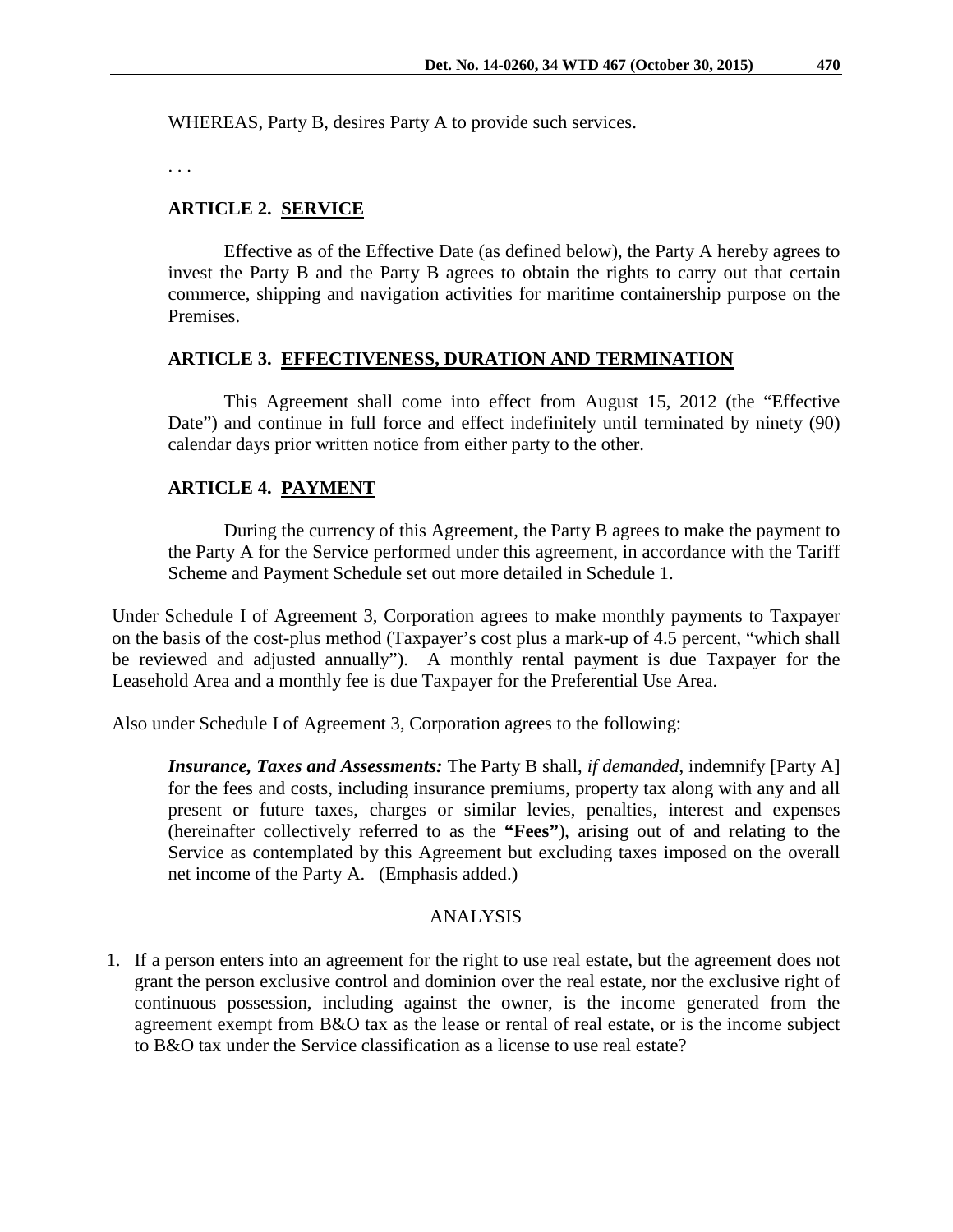In Det. No. 06-0122, 26 WTD 69 (2007), the Department provides instruction about distinguishing between a lease or rental of real estate and a license to use real estate:

Amounts derived from the sale or lease of real estate are exempt from the B&O tax. WAC 458-20-118 (Rule 118). Amounts derived from the granting of a license to use real estate are not exempt. Rule 118; Det. No. 99-345, 19 WTD 618 (2000); Det. No. 92- 213ER, 13 WTD 108 (1993). Whether a particular grant is a lease of real estate or a license to use real estate is a question of fact. *Tacoma v. Smith*, 50 Wn.App. 717, 722, 750 P.2d 647, 651 (1988). In making this determination, we are guided by the principles set out in Rule 118.

Thus, the question of whether an agreement to possess or use real estate constitutes a lease or rental of real estate rather than a license to use real estate is a factual question, and the Department's Rule 118 provides guidance in reaching an answer.

Rule 118 explains the Department's tax treatment of a sale or rental of real estate versus a license to use real estate. Pertinent sections read as follows:

- (1) Amounts derived from the sale and rental of real estate are exempt from taxation under the business and occupation tax. However, there is no exemption of amounts derived from engaging in any business wherein a mere license to use or enjoy real property is granted. Amounts derived from the granting of a license to use real property are taxable under the service B&O tax classification unless otherwise taxed under another classification by specific statute, e.g., sale of lodging taxed under retailing. (See RCW 82.04.050 and 82.04.290).
- (2) **Lease or rental of real estate.** A lease or rental of real property conveys an estate or interest in a certain designated area of real property *with an exclusive right in the lessee of continuous possession against the world, including the owner, and grants to the lessee the absolute right of control and occupancy during the term of the lease or rental agreement.* An agreement will not be construed as a lease of real estate unless a relationship of "landlord and tenant" is created thereby.
- (3) **License to use real estate.** A license grants *merely a right to use the real property of another but does not confer exclusive control or dominion* over the same.

(Emphasis added.)

Det. No. 05-0304, 26 WTD 21 (2007) also provides guidance in distinguishing between the lease or rental of real estate and the license to use real estate. Pertinent sections read as follows:

Perhaps the most common vehicle conferring a right of possession absent fee ownership is through a leasehold interest. WAC 458-20-118 (Rule 118) defines a lease as conveying "an estate or interest in a certain designated area of real property with an exclusive right in the lessee of continuous possession against the world, including the owner, and grants to the lessee the absolute right of control and occupancy during the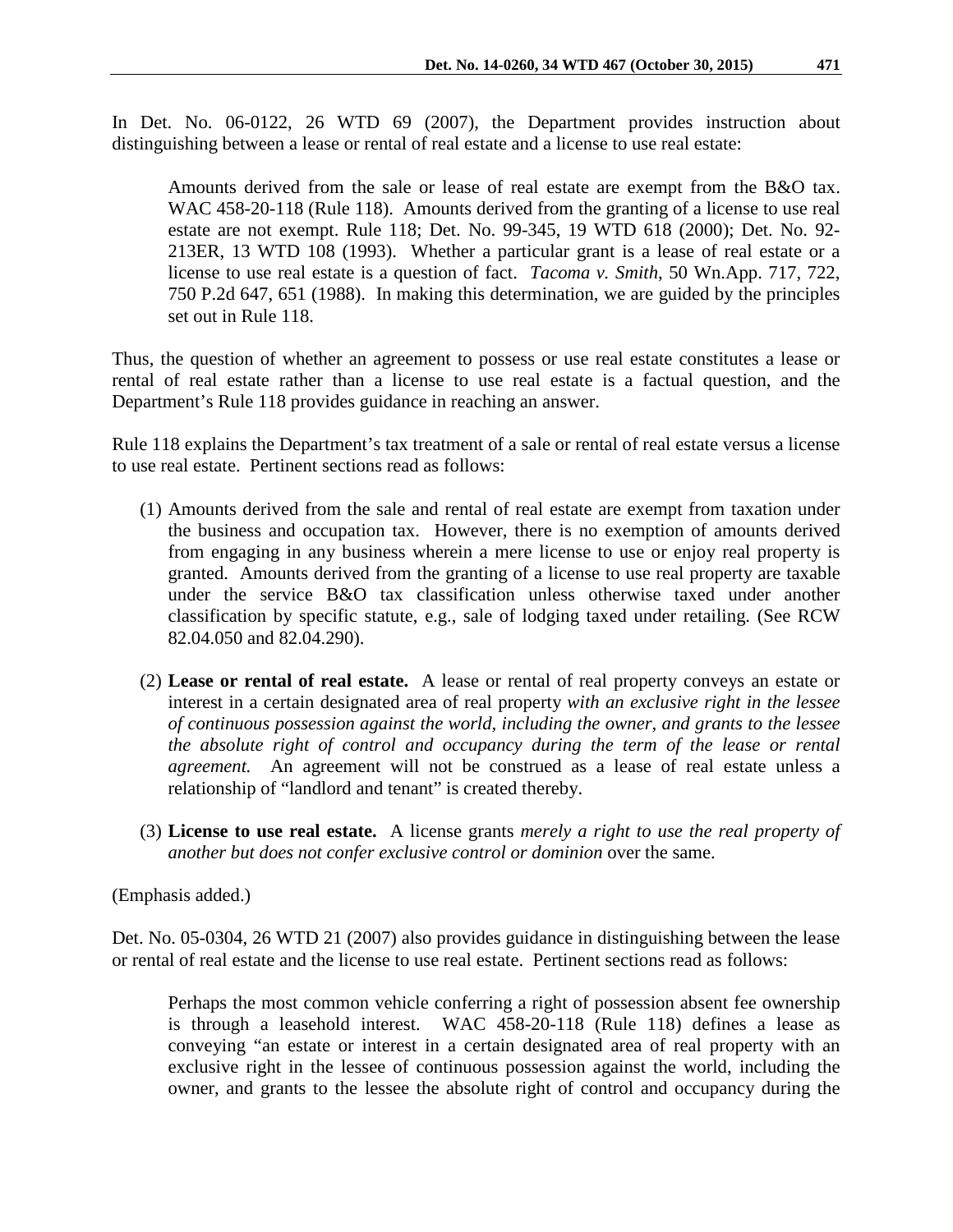term of the lease or rental agreement." A lease carries a present interest and estate in the property involved for the period specified therein. It gives exclusive possession of the property, which may be asserted against everyone, including the lessor. *Conaway et ux. v. Time Oil Co*., 24 Wn.2d 884, 210 P.2d 1012 (1949).

. . .

Rule 118 defines a license as "merely a right to use the real property of another but does not confer exclusive control or dominion over the same." In discussing Rule 118's distinction between a lease and a license, the appellate court, in *Lacey Nursing Home, Inc. v. Department of Rev.*, 103 Wn. App. 169, 11 P.3d 839 (2000), stated:

The common law distinction is similar. "A tenant's primary right is to have exclusive possession and use" of real property. William B. Stoebuck, 17 Washington Practice: Real Estate: Property Law § 6.18, at 319; *see also* § 6.3 (1995). Possession "implies exclusive control of the area possessed." Stoebuck, supra, § 6.3, at 295. A license merely grants the use of another's land. Stoebuck, supra, § 6.3, at 295.

*See also* Det. No. 04-0022E, 23 WTD 198 (2004).

Thus, whether a lessee has exclusive control and continuous possession of the real estate to the exclusion of "the world," including the owner or lessor, is a key element in differentiating between a lease or rental of real estate and a license to use real estate.

Taxpayer contends that a Washington State Supreme Court decision supports its position that the income at issue resulted from a lease or rental of real estate rather than a license to use real estate. *See Barnett v. Lincoln*, 162 Wash. 613, 299 P. 392 (1931).

The sole question in *Barnett* was whether the Port of Seattle had the legal right to enter into a contract with Salmon Terminals for the use and possession of certain of the Port of Seattle's properties, including preferential use of berthing space. *Id.* The answer to the question rested on whether the agreement between the Port of Seattle and Salmon Terminals was a lease or a license to use real property. *Id.*

The Court concluded that the agreement between the Port of Seattle and Salmon Terminals was a lease:

In the present case, Salmon Terminals was given the exclusive right to the use and possession of 334,400 square feet of the warehouse space on pier 40, and was given the exclusive right to store its canned salmon. It was given the preferential use of the berthing space. The contract provides that the Salmon Terminals should repair the equipment, and that it should bear and pay all operating expenses. It further provides that the port shall receive, as compensation for the use of its premises, the established tariff on certain goods, and on others seventy-five percent of the tariff rates, and, in addition thereto, the Salmon Terminals bound itself to pay as rental for office space at the rate of